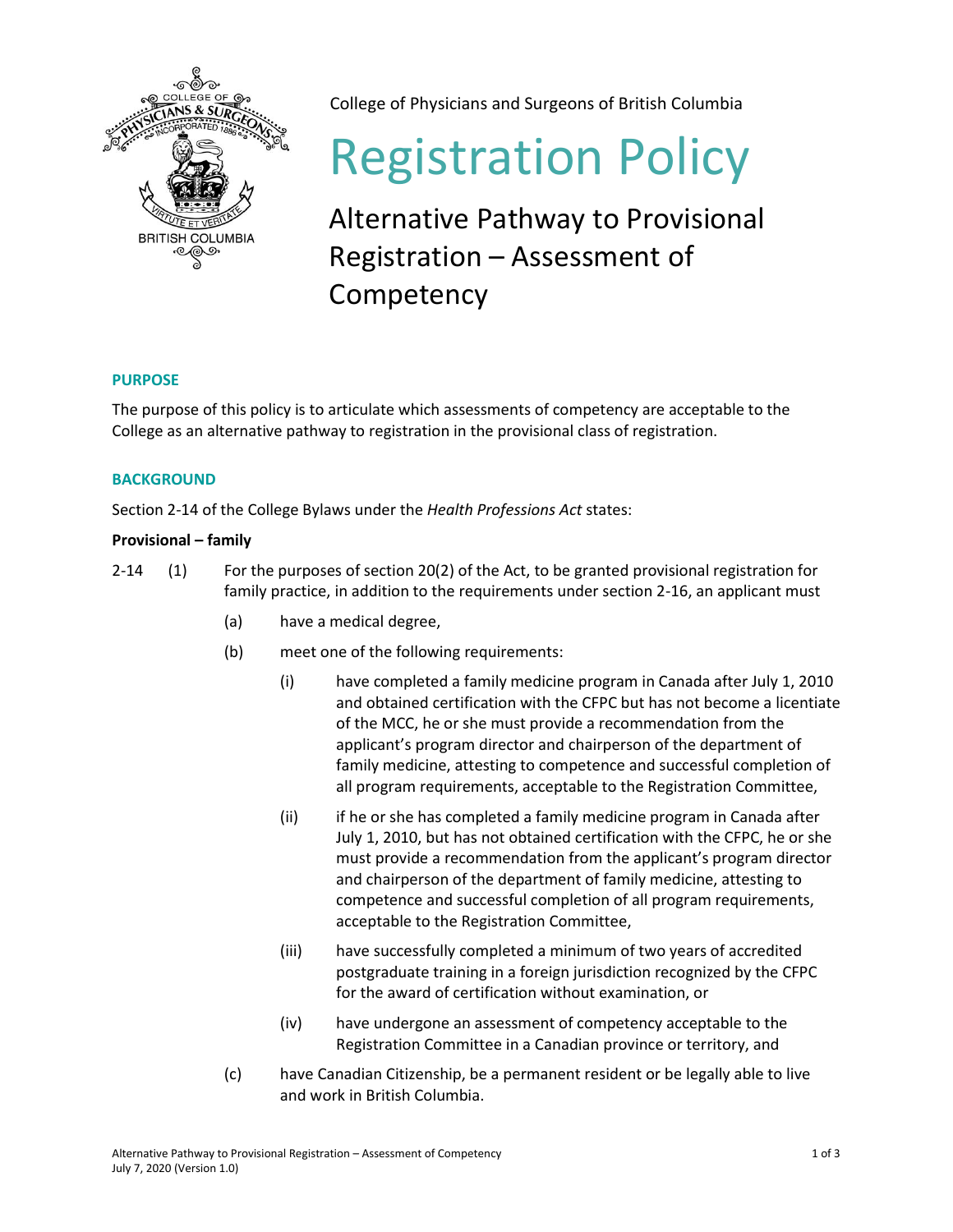#### Section 2-15 of the College Bylaws states:

#### **Provisional – specialty**

- 2-15 (1) For the purposes of section 20(2) of the Act, to be granted provisional registration for specialty practice, in addition to the requirements under section 2-16, an applicant must
	- (a) have a medical degree,
	- (b) meet one of the following requirements:
		- (i) have obtained RCPSC certification;
		- (ii) if the applicant trained in an RCPSC specialty program in Canada but has not obtained RCPSC certification, he or she must provide a recommendation from the applicant's Program Director and Chairperson of the Department, attesting to competence and successful completion of all program requirements, acceptable to the registration committee;
		- (iii) have completed postgraduate training and obtained a completion of training certificate and certification in the applicant's specialty from an international accrediting body where such training meets the criteria for a RCPSC ruling to access RCPSC certification through examinations, acceptable to the registration committee, or
		- (iv) have undergone an assessment of competency acceptable to the registration committee in a Canadian province or territory, and
	- (c) have Canadian Citizenship, be a permanent resident or be legally able to live and work in British Columbia.

#### **POLICY**

For the purposes of sections 2-14(1)(b)(iv) and 2-15(1)(b)(iv) of the Bylaws, the Registration Committee considers the following assessments of competency offered by Canadian jurisdictions to be acceptable:

#### **Acceptable assessments of competency for family physicians**

- Practice Ready Assessment in British Columbia (PRA-BC)
- Saskatchewan International Physician Practice Assessment (SIPPA)
- Clinician Assessment for Practice Program (CAPP) in Nova Scotia
- Clinical Assessment Professional Enhancement (CAPE) in Manitoba
- Practice Ready Assessment-Family Practice (PRA-FP) (formerly the International Medical Graduate Assessment for Conditional Licensure (IMGACL)) in Manitoba
- Clinical Skills Assessment and Training (CSAT) in Newfoundland
- Practice Readiness Assessment (PRA-AB) in Alberta